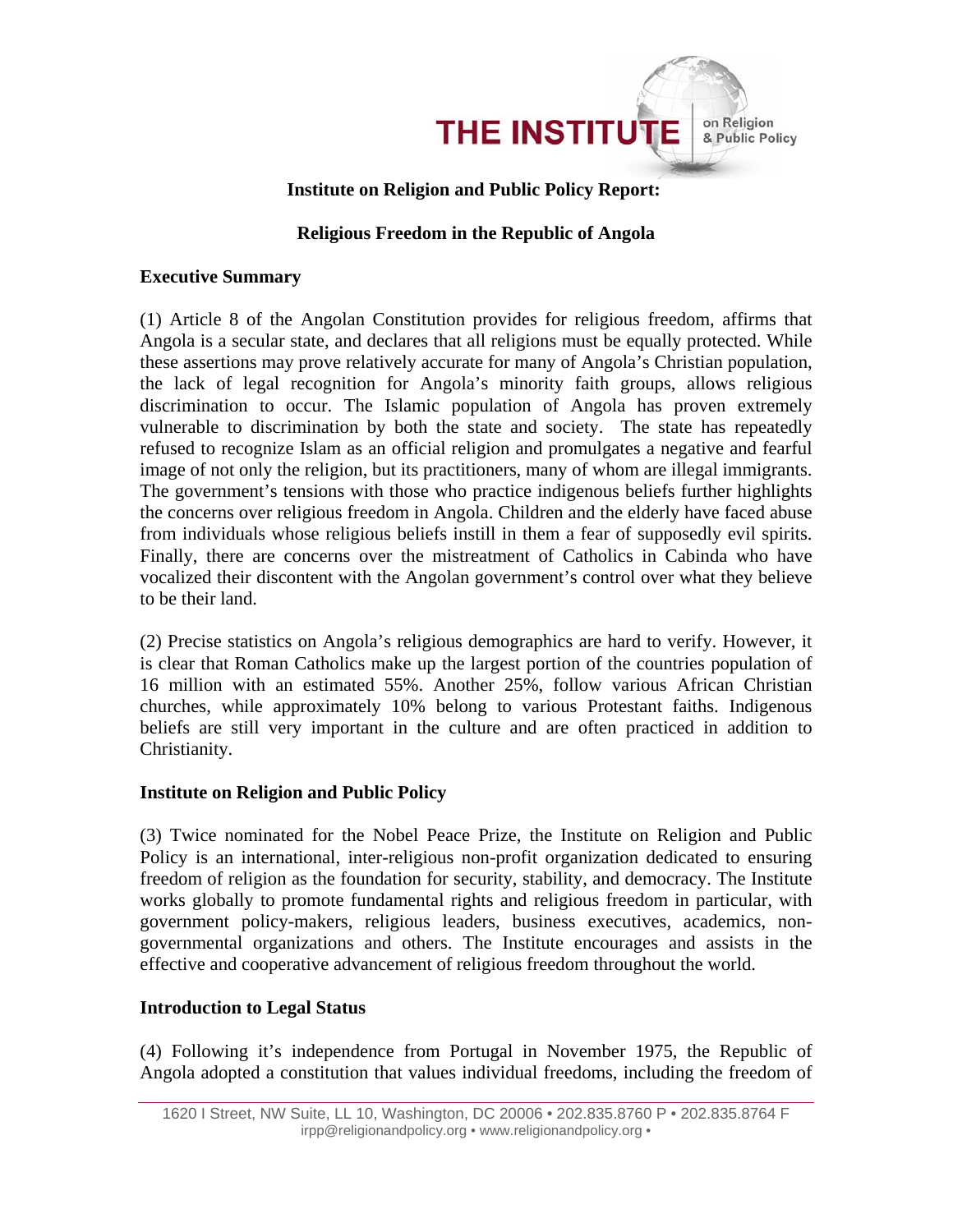religion. The newly formed government also declared itself to be a secular country, supporting the principal of the separation of church and state. However, the Government of Angola does require, under law no. 2/04, that religious organizations register for legal status. Only once a group has obtained legal status are they able to freely construct houses of worship and affiliated schools. In order to achieve this status, the religious organization must submit general information about the background of their organization to the Ministries of Justice and Culture and show that it has a minimum of 100,000 adult followers, who are legal citizens of the state.

(5) Although not a problem for the large religious organizations in Angola, such as the Catholic Church, registration laws prove challenging for smaller groups. In 2008, there were 800 religious organizations waiting for their registration applications to be approved. Included amongst these groups are the approximately 80,000-90,000 Muslims living in Angola. As far as the state is concerned, this number is even lower, as many of the Muslims residing within Angola are illegal immigrants from other regions of Africa, including Senegal, Mali and Nigeria. UNHCHR reports that despite multiple attempts to be registered (in 2004 and 2006) a Muslim group, represented by the Central Mosque of Luanda, as of July 2009, has yet to receive legal status. The same is true of numerous minority Christian groups and those who practice indigenous forms of animism and witchcraft.

### **State and Society: Acts of Discrimination and Abuse**

(6) Some within Angola and the larger international community fear that there is more to Angola's refusal to legally recognize the country's Islamic community. As in many parts of the world, the Islamic faith is generally viewed negatively. Islam is a new phenomenon in Angola, brought to the area by West Africans who immigrated to the country following the end of the twenty-seven year long Angolan Civil War. Many of these immigrants entered the country illegally, leading many Angolans to associate Islam with illegal immigration and crime. Major cultural differences between Angolans and their West African counterparts have only further exasperated the negative image of Islam. Experts believe that these associations are a bigger factor in societal and governmental discrimination than actual religious intolerance.

(7) The government not only does nothing to help quell the concerns of its citizen's about Islam, but in fact increases fear. News organizations, such as the Angolan Press, assert that the state's Minister of Culture, Rosa Cruz e Silva, has openly vocalized fears of the expansion of Islamic community within Angola, which the government believes will damage the "…organization and structure of Angolan society". They continue to make public statements linking Islam with international terrorism, as well as, increasing crime rates. Fátima Viegas of the National Institute of Religious Affairs in Angola, continued to fuel the fire, when she informed the National Assembly that they were looking into claims that young Angolan women were marrying Muslim men and being kept as "…slaves who are forced to be subjected to habits that have nothing to do with the customs of the Angolan people". However, no human rights organizations have reported any evidence to support these claims.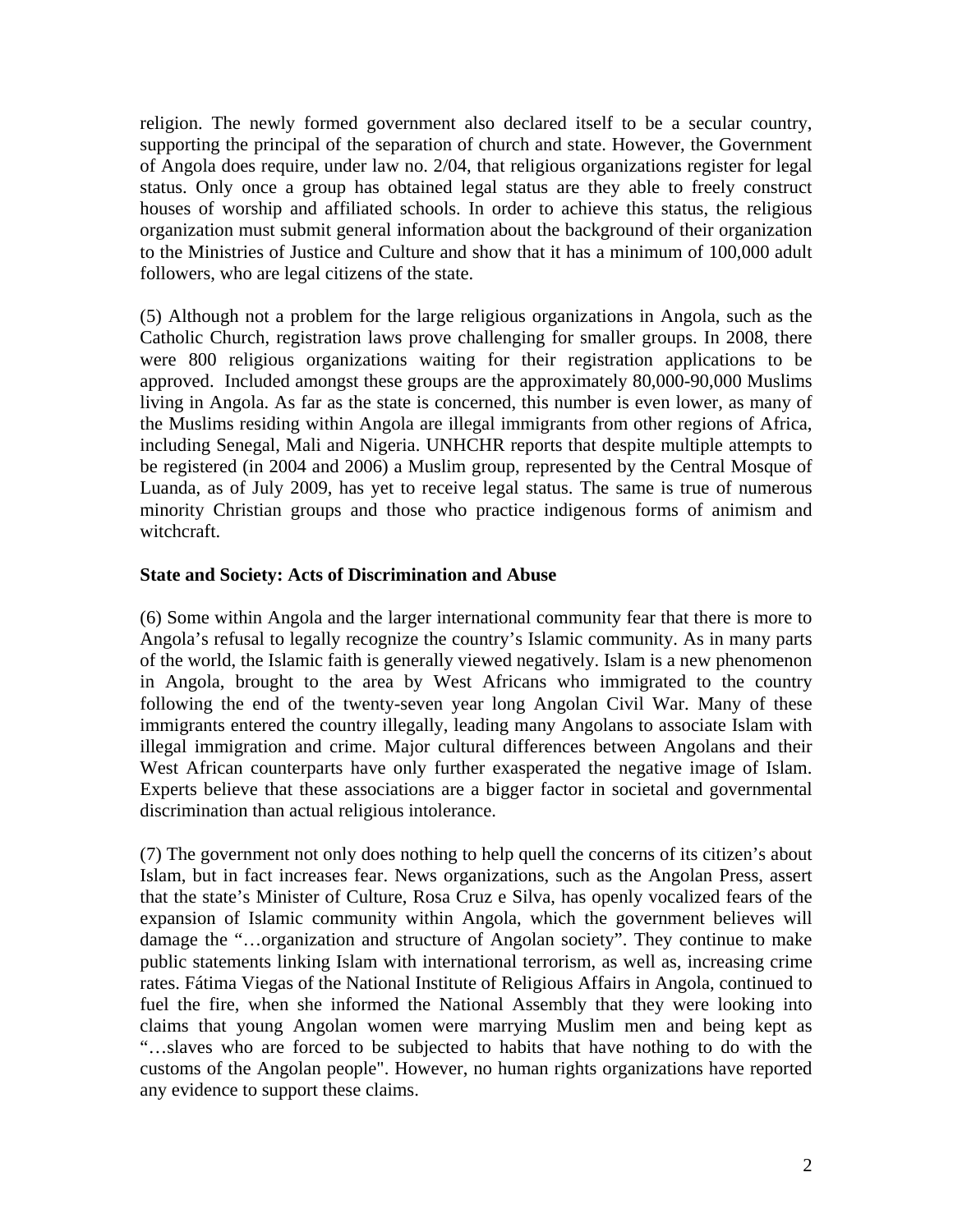(8) Islam, by no means, is the only target of government suspicion and discrimination. The government has discriminated against many indigenous belief systems, which use shamans and perform animal sacrifices, as well as the break-way churches that seek to combine traditional beliefs and evangelical Christianity. The Government states that their campaigns against these groups are based out of concern over the sometimes abusive behaviors of these religious organizations. In particular, the state is worried about the growing incidents of violent exorcisms, which have been taking place in certain areas. These rituals are physical attempts to drive so-called evil spirits, or 'Ndoki', out of the possessed person, often children or the elderly. As a result, seventeen religious groups in the volatile province of Cabinda have been banned by the state.

(9) These indigenous practices, including the strong fear of evil spirits and witches, have also faced heavy criticism from civil society groups and the main stream religious groups. Civil Society groups, like the government, state that they are trying to prevent harmful religious practices, but have no problem with the peaceful practice of witchcraft or other indigenous religious beliefs. Other religions have expressed concerns over both the physical safety and doctrinal issues associated with these indigenous beliefs in evil and the often accompanying exorcisms. Most notably, this year, has been the criticisms made by Pope Benedict XVI. Speaking to the Angolan public on a visit to the country in March, he urged Angolans to give up their fear of these spirits, in favor of following the Christian faith.

(10) Religious leaders do speak openly in their houses of worship and in public about their views on issues facing Angola and the larger world. Overall, it appears that clergy and other religious leaders felt comfortable speaking about their opinions and criticizing the state, although many have admited to censoring their topics of discussion on issues they deemed to be of a more sensitive or highly political nature (such as human rights, governance and elections). It is reported that journalists often do the same thing, fearing possible backlash from the government.

(11) Ecclesia, a Catholic radio station in Luanda and the only religious radio network in the country, was noted by the United States State Department as being particularly vocal in expressing a variety of political opinions. One of the stations reporters, Armando Chikoca was arrested and found guilty of "inciting violence and disobedience" in December of 2007. Despite outcries from human rights groups which proclaimed his innocence, the Church disassociated itself from Chikoca, who ultimately lost his job. The station has also previously protested government interference in its programming by going off the air for a few days. Unfortunately, due to a lack of funding and laws, which state that radio stations can only broadcast in the province in which they are located, Ecclesia is not able to expand its broadcasts and reach a wider audience.

# **Cabinda:**

(12) For 40 years, since they were incorporated into Angola, following the departure of the Portuguese government, Cabinda fought the Angolans for independence. In the summer of 2007 a formal peace agreement was reached between the state of Angola and